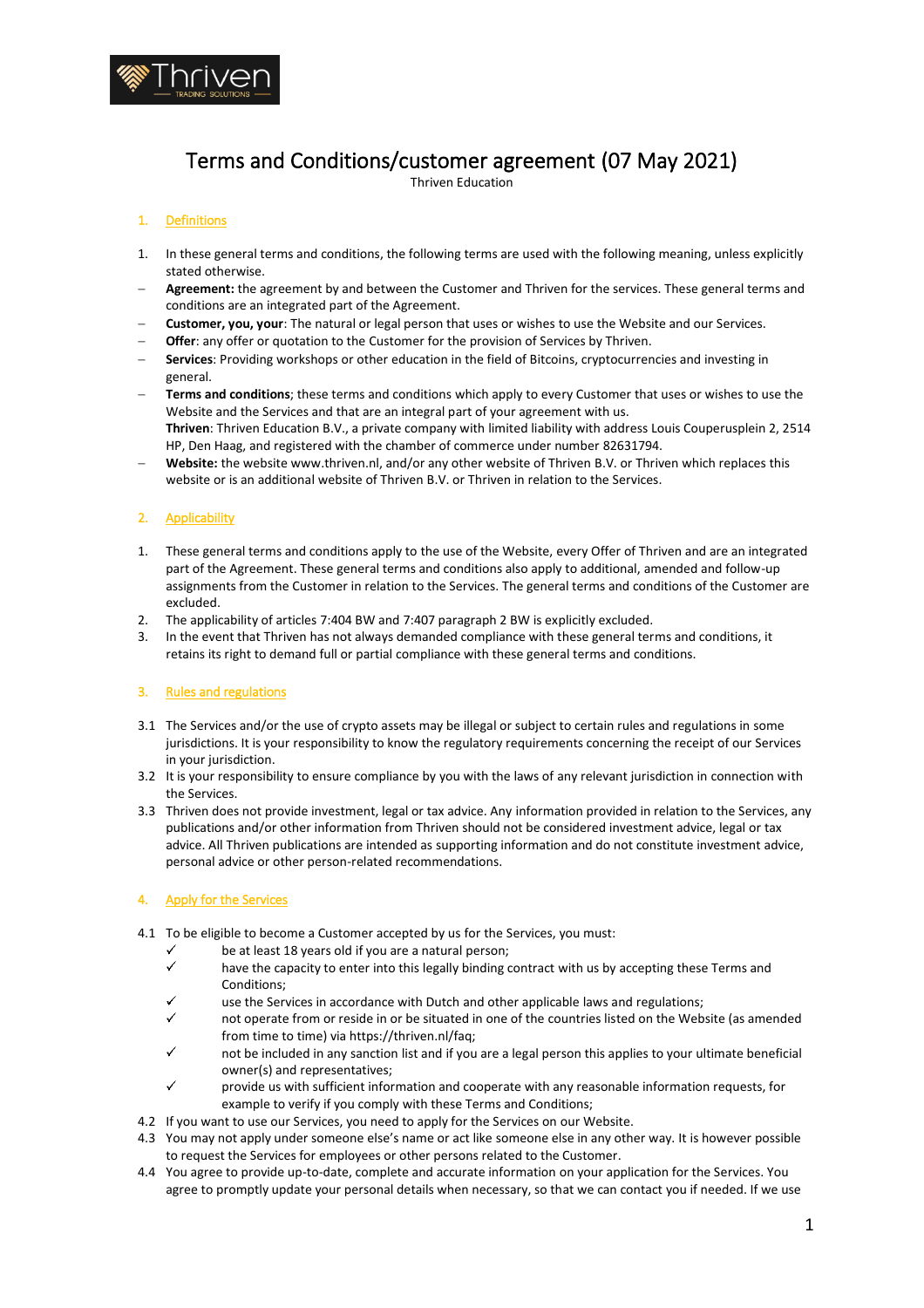

the email address provided by you, emails provided to that address are assumed to be received by you. You are responsible to keep your information up-to-date and complete.

## 5. The Offer for the Services

- 1. All offers made by Thriven are without obligation, unless explicitly stated otherwise in writing. If the Offer is limited or valid under specific conditions only, this will be explicitly stated in the Offer.
- 2. Thriven is only bound by an Offer if it is confirmed by Thriven to the Customer after the application for the Services by the Customer. Thriven has the right to refuse an Agreement with a (potential) Customer for any valid reason in view of Thriven.
- 3. The Offer contains a description of the Services offered. The description is sufficiently specified so that the Customer is able to make a proper assessment of the Offer. Any information in the Offer is only an indication and cannot be a ground for any compensation or dissolution of the Agreement.
- 4. Offers or quotations do not automatically apply to follow-up orders.
- 5. Delivery times in Thriven's Offer are in principle indicative and do not entitle the Customer to dissolution or compensation if they are exceeded or changed, unless explicitly agreed otherwise.

## 6. Establishment of the Agreement

- 1. The Agreement is concluded when the Customer has explicitly and unambiguously accepted an Offer or Agreement from Thriven.
- 2. Thriven is not bound by an Offer if the Customer could reasonably have expected or should have understood or should have understood that the Offer contains an obvious mistake or clerical error. The Customer cannot derive any rights from this mistake or error.
- 3. Any Agreement entered into with Thriven or a project awarded to Thriven by the Customer rests with the company and not with an individual person associated with Thriven.
- 4. If the Agreement is entered into by several Customers, each Customer is individually jointly and severally liable for the fulfillment of all obligations arising from the Agreement.
- 7. Cancellation of the Agreement / a subscription for the Services
- 1. If you are a consumer (natural person, not acting in the course of its business or profession) you are authorized to cancel an application for the Services within 14 days by sending an email to: support@thriven.nl in which you clearly state that you wish to cancel your application for the Services. If the Services are provided within this period of 14 days (i) with your consent and (ii) you agree to waive your right of withdrawal, you will not have this possibility.
- 2. Every Customer is entitled to cancel the Services/a workshop in consultation with Thriven or submit a request with Thriven to move the Services to another date up to 48 hours prior to the agreed timing of delivery of the Services. If the Customer cancels after that time (of 48 hours before), a compensation of 50% of the agreed fees for the Services will be due, taken into account the Thriven preparation time and time made available for the Services. If the Customer is not present at the agreed time and location without any cancellation (no-show) the full agreed amount applies.
- 3. If it agreed that the Services will be provided during several timeframes (several days), the Customer has the possibility to cancel the coming services up to 48 hours prior to the agreed timing of delivery of the relevant part of the Services. In that situation a pro rata fee will apply (the Customer will – pro rata - pay for the Services received). If the Customer cancels after that time (of 48 hours before), a compensation of 50% of the agreed fees for the relevant part of the Services will be due, taken into account the Thriven preparation time and time made available for the Services. If the Customer is not present at the agreed time and location without any cancellation (no-show) the full agreed amount applies.
- 4. Thriven is entitled, up to 48 hours before the intended provision of the Services, to cancel the specific Services or move it to another date (in consultation with the Customer) if there are not sufficient registrations, according to Thriven. It is at the sole discretion of Thriven to relocate the location for the Services. If the Customer is not available on the new date set, the Customer is entitled to a (pro rata) refund of money already paid or can participate on another date. If there are too many registrations, Thriven is entitled to create several sessions for the provision of the Services. If applicable, the aforementioned situation will be discussed with the Customer in good time.

#### 8. Duration of the Agreement

1. The Agreement is entered into for a definite period, unless the content, nature or scope of the assignment entails that it has been entered into for an indefinite period of time.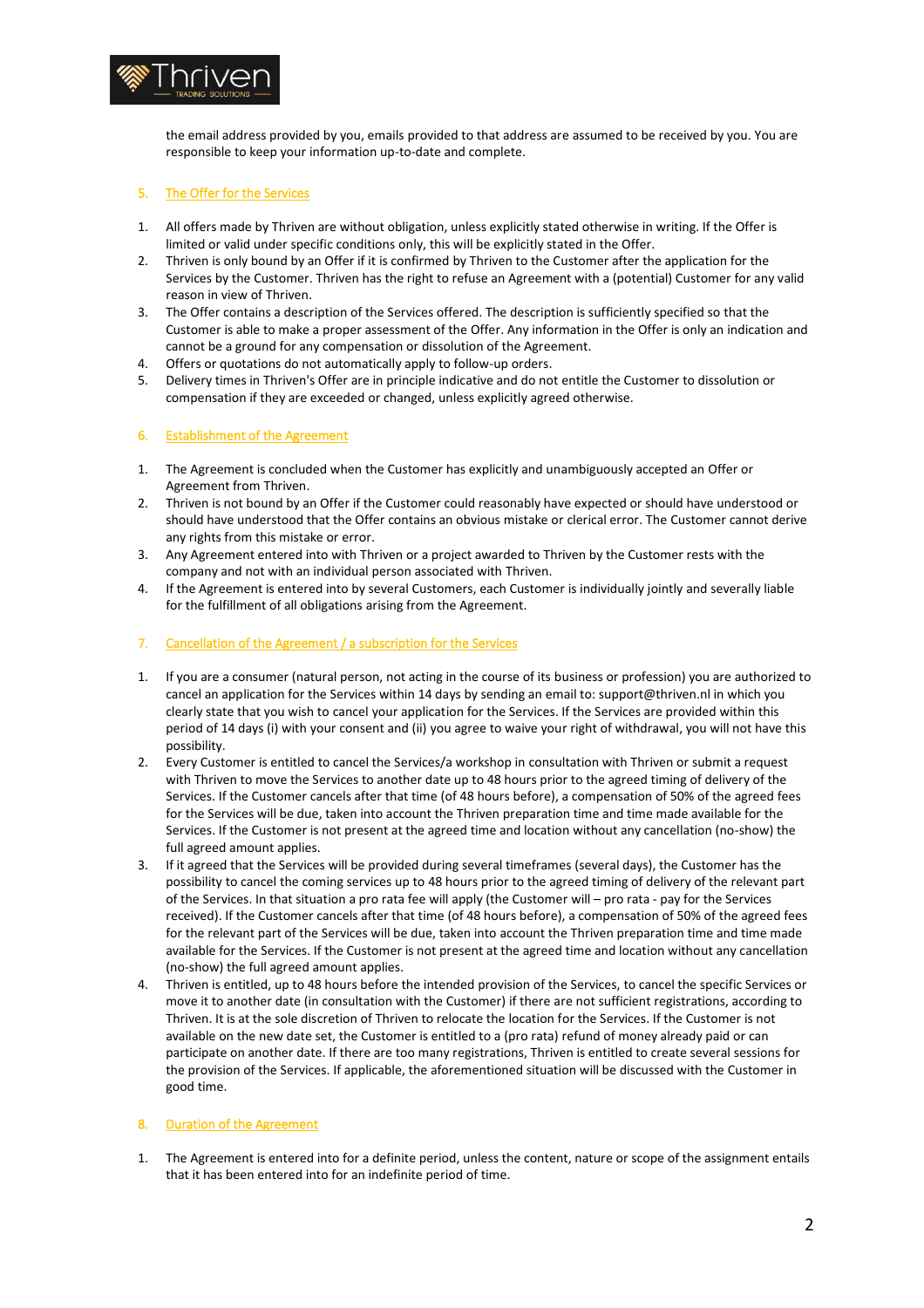

- 2. Both the Customer and Thriven can dissolve the Agreement on the basis of an attributable shortcoming in the performance of the Agreement if the other party has been given written notice of default and has been given a reasonable period to comply with its obligations and it still neglects its obligations in that case correctly. This also includes the Customer's payment and cooperation obligations.
- 3. The dissolution of the Agreement does not affect the Customer's payment obligations insofar as Thriven has already performed work or has delivered performances at the time of the dissolution.
- 4. The fixed-term Agreement ends by operation of law upon completion of the agreed Services.
- 5. Both the Customer and Thriven can terminate the Agreement in whole or in part in writing with immediate effect, without further notice of default, in the event that one of the parties is in suspension of payments, is bankrupt, filed for bankruptcy or the company concerned ends by liquidation. If a situation as mentioned above occurs, Thriven is never obliged to refund payments that are already received and / or to provide compensation.

## 9. Performance of the Services

- 1. Thriven will endeavor to perform the agreed Services with the greatest possible care, as may be expected of a good service provider. Thriven guarantees a professional and independent service. All Services are performed on the basis of a best-efforts obligation, unless a result has been explicitly agreed in writing which is described in detail.
- 2. The Agreement on the basis of which Thriven performs the Services is leading for the scope and scope of the services. The Agreement will be performed for the benefit of the Customer. Third parties cannot derive any rights from the content of the Services performed in connection with the Agreement.
- 3. The information and data provided by the Customer can be used by Thriven to specify and adjust the Services and/or the Offer. Thriven has the right to adjust its services and its prices if the information provided appears to be incorrect and / or incomplete.
- 4. In the performance of the Services, Thriven is not obliged to follow the instructions of the Customer, although Thriven will strive to take into account any wishes or suggestions. If requests result in additional work for Thriven, the Customer is obliged to reimburse the additional costs accordingly on the basis of a new, revised Offer.
- 5. Thriven is entitled to engage third parties for the performance of the Services at its own discretion.
- 6. If part of the performance of the Services is based on the information provided by or requests of the Customer and if the information needs to be changed or the requests changes, this may have consequences for any established schedule. Thriven is never liable for adjusting the planning. If the start, progress or delivery of the Services is delayed because, for example, the Customer has not provided all the requested information or has not provided all the requested information on time, or does not provide sufficient cooperation in the desired format, a possible advance payment has not been received by Thriven on time or due to other circumstances, which are for the account and risk of the Customer, if there is a delay, Thriven is entitled to a reasonable extension of the delivery / completion period for the Services. All damage and additional costs as a result of delay due to a cause as mentioned above are for the account and risk of the Customer.

# 10. Services / location

- 1. The Services will be provided at the location of the Customer or at a location of Thriven to be determined or online. If the Services are provided at the location of the Customer, the Customer is obliged to make the facilities required for the Services available in a timely manner. If the Services cannot take place or are delayed because the Customer has not complied with the aforementioned obligation, all consequences thereof will be for the account and risk of the Customer. Thriven is also entitled to give instructions with regard to the suitability of the location and the facilities available there before the start of the Services.
- 2. The content of the Services provided and the information provided during the Services are not binding. Thriven will observe its duties of care.
- 3. Prior to the start of the Services, the Customer may notify Thriven in writing of all circumstances that are or may be important.

## 11. Additional activities and changes

- 1. If, during the performance of the Agreement, it appears that the Agreement needs to be adjusted, or if additional work is required at the request of the Customer to achieve the desired result of the Customer, the Customer will be informed and the Customer will be obliged to pay for this additional work according to the agreed rate. Thriven is not obliged to comply with this request and may require the Customer to conclude a separate Agreement for this and / or refer to a third party.
- 2. If the additional activities are the result of the negligence of Thriven, if Thriven has made an incorrect estimate or could reasonably have foreseen the relevant activities, no additional costs will be charged to the Customer.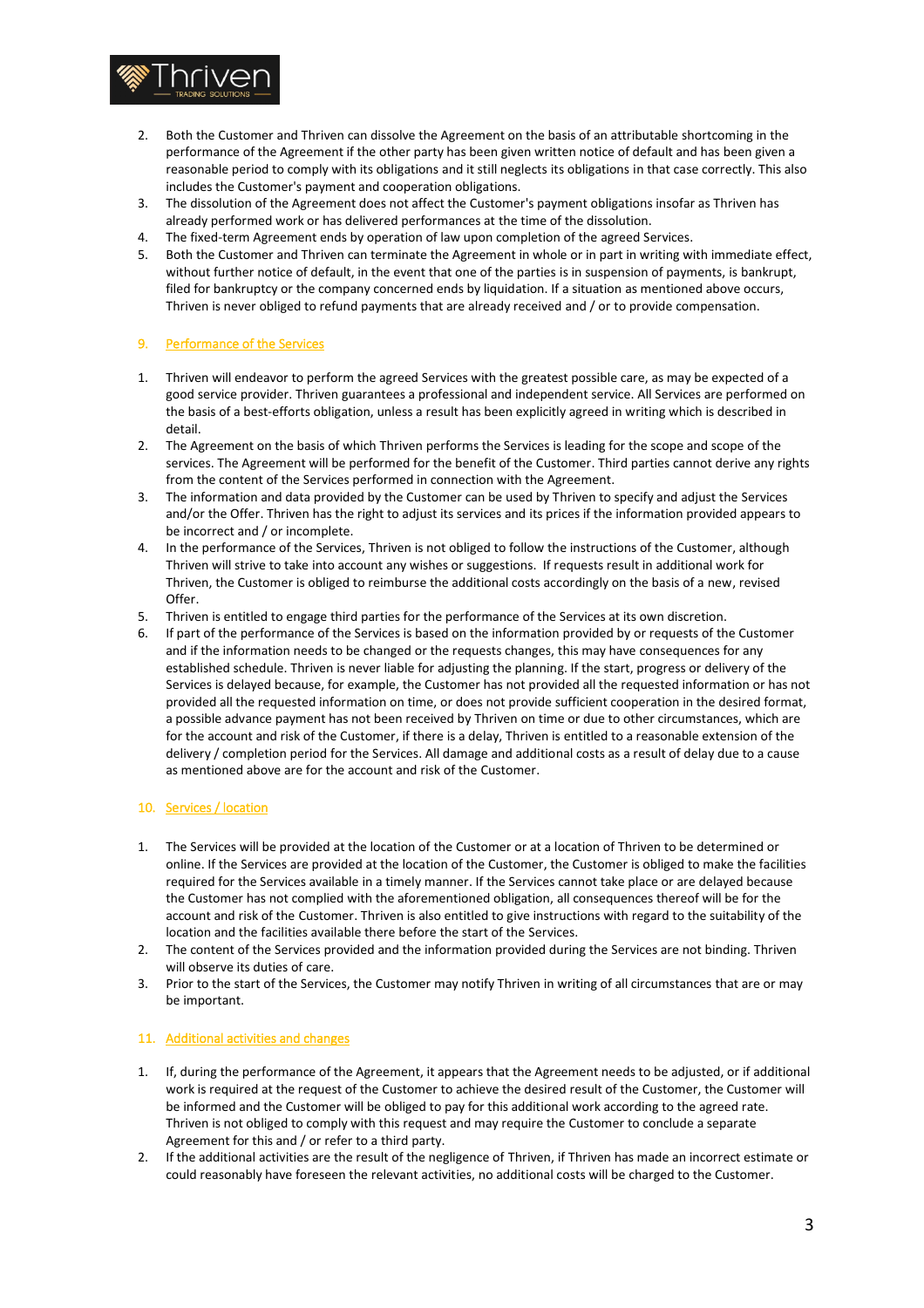

# 12. Prices and payment

- 1. All prices, discounts, and promotions posted on our Website are subject to change and include taxes.
- 2. All prices in an Offer are including VAT, if applicable, unless otherwise agreed.
- 3. If we change our prices, that change will apply to purchases for the Services made after the date the change comes into effect.
- 4. Thriven performs its services in accordance with the agreed price. Travel time for the benefit of the Customer and travel-related costs will be charged to the Customer unless otherwise agreed.
- 5. The Customer is obliged to fully reimburse the costs of third parties deployed by Thriven after approval of the Customer, unless expressly agreed otherwise.
- 6. The Customer must pay the amount due on the basis of an advance or full advance payment as agreed, before commencing the performance of the Services. The Customer must pay the costs due, without settlement or suspension, within the specified payment term as stated on the invoice to the account number and details of Thriven notified to it. Thriven has the right to suspend the Services if the agreed advance amount has not been received.
- 7. Available methods of payment (as amended from time to time) are displayed on the Website.
- 8. The Customer cannot derive any rights or expectations from previous Services or agreements unless explicitly agreed otherwise.
- 9. In the event of liquidation, insolvency, bankruptcy, involuntary winding-up of the Customer, the payment and all other obligations of the Customer under the Agreement become immediately due and payable.

#### 13. Collection policy

- 1. If the Customer does not fulfill its payment obligation and has not fulfilled its obligation within the specified payment term, the Customer, being a Company, is in default by operation of law. The Customer, being a consumer, will first receive a reminder with a period of 14 days after the date of the reminder to comply with the payment obligation, including a statement of the extrajudicial costs if the Consumer does not fulfill its obligations within that period, before is in default.
- 2. From the date that the Customer is in default, Thriven will, without further notice of default, be entitled to the statutory commercial interest from the first day of default until full payment, and to calculate compensation for the extrajudicial costs in accordance with the Dutch Civil Code and the decree compensation extrajudicial costs (*besluit vergoeding voor buitengerechtelijke incassokosten, as amended from time to time*).
- 3. If, in relation to a Customer acting in the course of its business or profession, Thriven has incurred more or higher costs which are reasonably necessary, these costs are eligible for reimbursement. The integral judicial and execution costs incurred are also at the expense of the Customer.

#### 14. Force majeure

- 1. Thriven is not liable if it cannot fulfill its obligations under the Agreement as a result of a force majeure situation.
- 2. Force majeure on the part of Thriven is in any case understood to mean, but is not limited to: (i) force majeure on the part of suppliers of Thriven, (ii) failure to properly fulfill obligations of suppliers prescribed to Thriven by the Customer or its third parties or recommended, (iii) deficiency of software or any third parties involved in the execution of the service, (iv) government measures or other measures of authorised supervisory authorities, (v) failure of electricity, internet, data network and / or telecommunication facilities, (vi) illness of (employees or other persons working for and on behalf of) Thriven or advisers engaged by it and (vii) changes in rules and regulations (viii) other situations that, in the opinion of Thriven, fall outside its sphere of influence that temporarily or permanently prevent the fulfillment of its obligations.
- 3. In case of force majeure, whereby the Services cannot or not completely be provided in time, the parties will discuss to see if it is possible to reschedule the performance of the Services. If this seems not possible the parties have the right to (partly) terminate the Agreement.

#### 15. Limitation of Liability

- 1. If any result that is laid down in the Agreement is not achieved, a shortcoming on the part of Thriven will only be deemed to exist if Thriven has explicitly promised this result when accepting the Agreement.
- 2. If there is an attributable shortcoming on the part of Thriven, Thriven is only obliged to pay any compensation if the Customer has given Thriven notice of default within 14 days after discovery of the shortcoming and Thriven has not subsequently rectified this shortcoming within a reasonable period. The notice of default must be submitted in writing and contain such an accurate description / substantiation of the shortcoming, so that Thriven is able to respond adequately.
- 3. If the provision of Services by Thriven leads to liability on the part of Thriven, that liability is limited to the total amount invoiced in the context of the Agreement, but only with regard to the direct damage suffered by the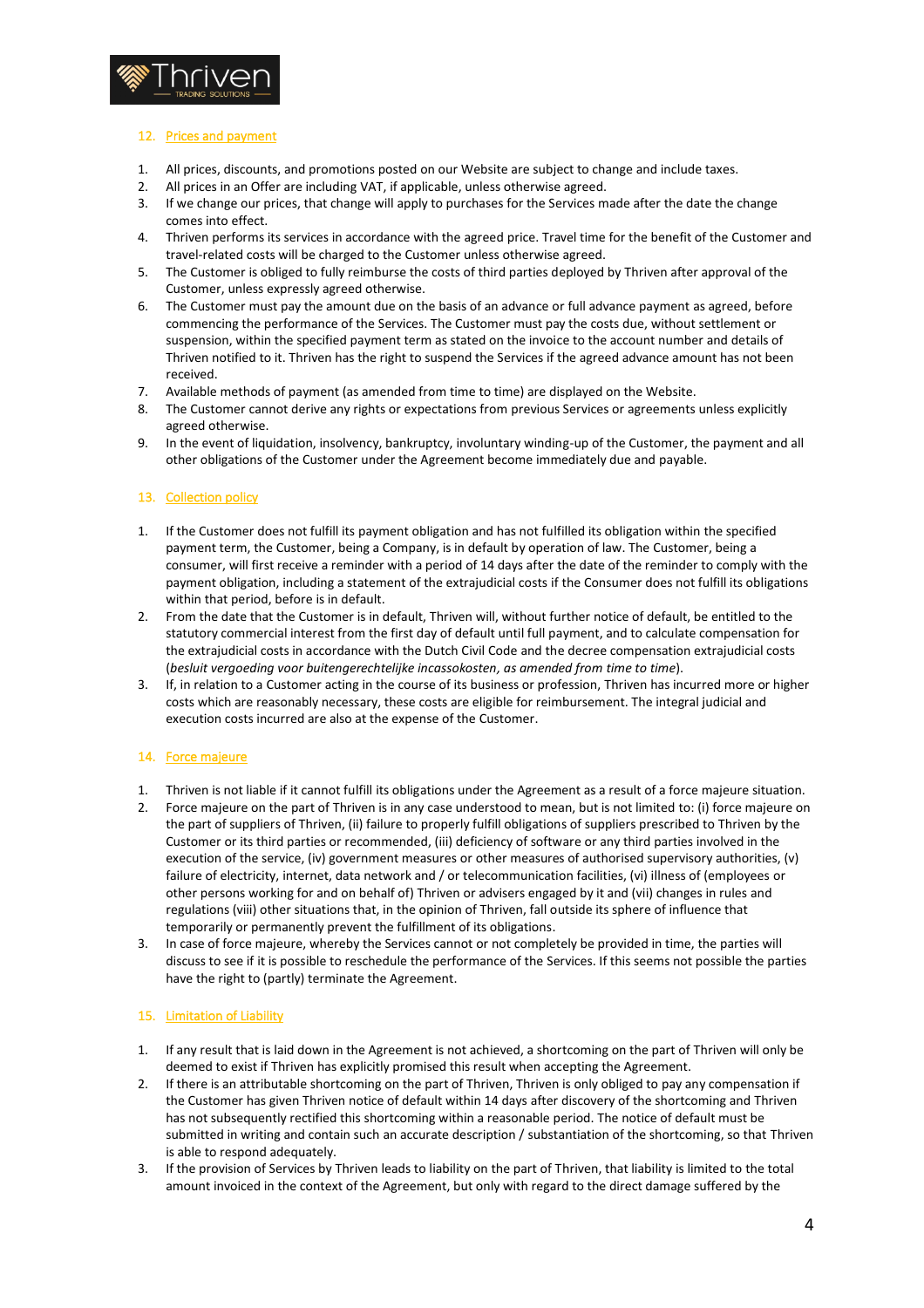

Customer, unless the damage is the result of intent. or intentional recklessness on the part of Thriven. Direct damage is understood to mean: reasonable costs incurred to limit or prevent direct damage, determine the cause of damage, direct damage, liability and the manner of recovery.

- 4. Thriven explicitly excludes all liability for consequential damage. Thriven is not liable for indirect damage, loss of profits, loss of profit and / or loss suffered, missed savings, damage due to business interruption, loss of capital, loss due to delay, interest damage and immaterial damage.
- 5. The Customer indemnifies Thriven against all claims from third parties as a result of a defect as a result of a service provided by the Customer to a third party and also consisted of Services provided by Thriven, unless the Customer can demonstrate that the damage was caused exclusively by the Thriven service.
- 6. Any information provided by Thriven on the basis of incomplete and / or incorrect information provided by the Customer is never a ground for liability on the part of Thriven.
- 7. The content of the advice delivered by Thriven is not binding and only advisory in nature. The Customer decides itself and under its own responsibility whether to follow the proposals and advice of Thriven mentioned therein. All consequences arising from the follow-up of the advice are at the expense and risk of the Customer. The Customer is at all times free to make its own choices that deviate from the advice provided by Thriven. Thriven is not bound by any form of refund if this is the case.
- 8. If a third party is engaged by or on behalf of the Customer, Thriven is never liable for the actions and advice of the third party engaged by the Customer as well as the processing of results (of advice drawn up) of the third party engaged by the Customer in Thriven's own advice.
- 9. Thriven does not guarantee the correct and complete transmission of the content of and e-mails sent by / on behalf of Thriven, nor the timely receipt thereof.
- 10. All claims of the Customer due to failure on the part of Thriven will lapse if they have not been reported to Thriven in writing and with reasons within one year after the Customer was aware or could reasonably have been aware of the facts on which it bases its claims. One year after the termination of the Agreement between the parties, Thriven's liability expires.

# 16. Confidentiality

- 1. Thriven and the Customer undertake to maintain the confidentiality of all confidential information obtained in relation to the Services. The confidentiality does not apply if the information in question is already public / generally known, the information is not confidential and / or the information has not been made known to Thriven by the Customer during the Agreement and / or has been obtained by Thriven in another way. In particular, the confidentiality pertains to reports, designs, working methods and / or reports drawn up by Thriven.
- 2. If Thriven is obliged on the basis of a statutory provision or a court decision to (also) provide the confidential information to a third party designated by law or competent court or indicated and Thriven cannot invoke a right of non-disclosure, Thriven is not obliged to pay any compensation and does not give the Customer any grounds for dissolution of the Agreement.
- 3. For the transfer or dissemination of information to third parties and / or publication of statements, or productions provided by Thriven to third parties, the explicit permission of Thriven is required. The Customer will indemnify Thriven against all claims from such third parties as a result of reliance on such information that has been distributed without the written permission of Thriven.

#### 17. Intellectual Property Rights

- 1. All IP rights and copyrights of Thriven, including in any case, but not limited to all designs, models and reports rest exclusively with Thriven and are not transferred to the Customer unless expressly agreed otherwise.
- 2. If it has been agreed that one or more of the aforementioned goods or works of Thriven will be transferred to the Customer, Thriven is entitled to conclude a separate agreement for this and to demand an appropriate monetary compensation from the Customer. Such a fee must be paid by the Customer before it obtains the relevant goods or works with the IP rights attached to them.
- 3. The Customer is prohibited from disclosing and / or multiplying, changing or making available to third parties (including use for commercial purposes) all documents and software on which the IP rights and copyrights of Thriven rest without the express prior written permission of Thriven. If the Customer wishes to make changes to goods delivered by Thriven, Thriven must explicitly agree to the intended changes.
- 4. The Customer is prohibited from using the goods and documents on which the intellectual property rights of Thriven rest other than as agreed in the Agreement.
- 5. The parties will inform each other and take joint measures if an infringement of IP rights occurs.<br>6. In case of violation of this, the Customer will owe an immediately payable fine of 10.000 euros are
- In case of violation of this, the Customer will owe an immediately payable fine of 10,000 euros as well as a fine of 500.00 euros for each day that the violation continues.
- 18. Indemnity and accuracy of information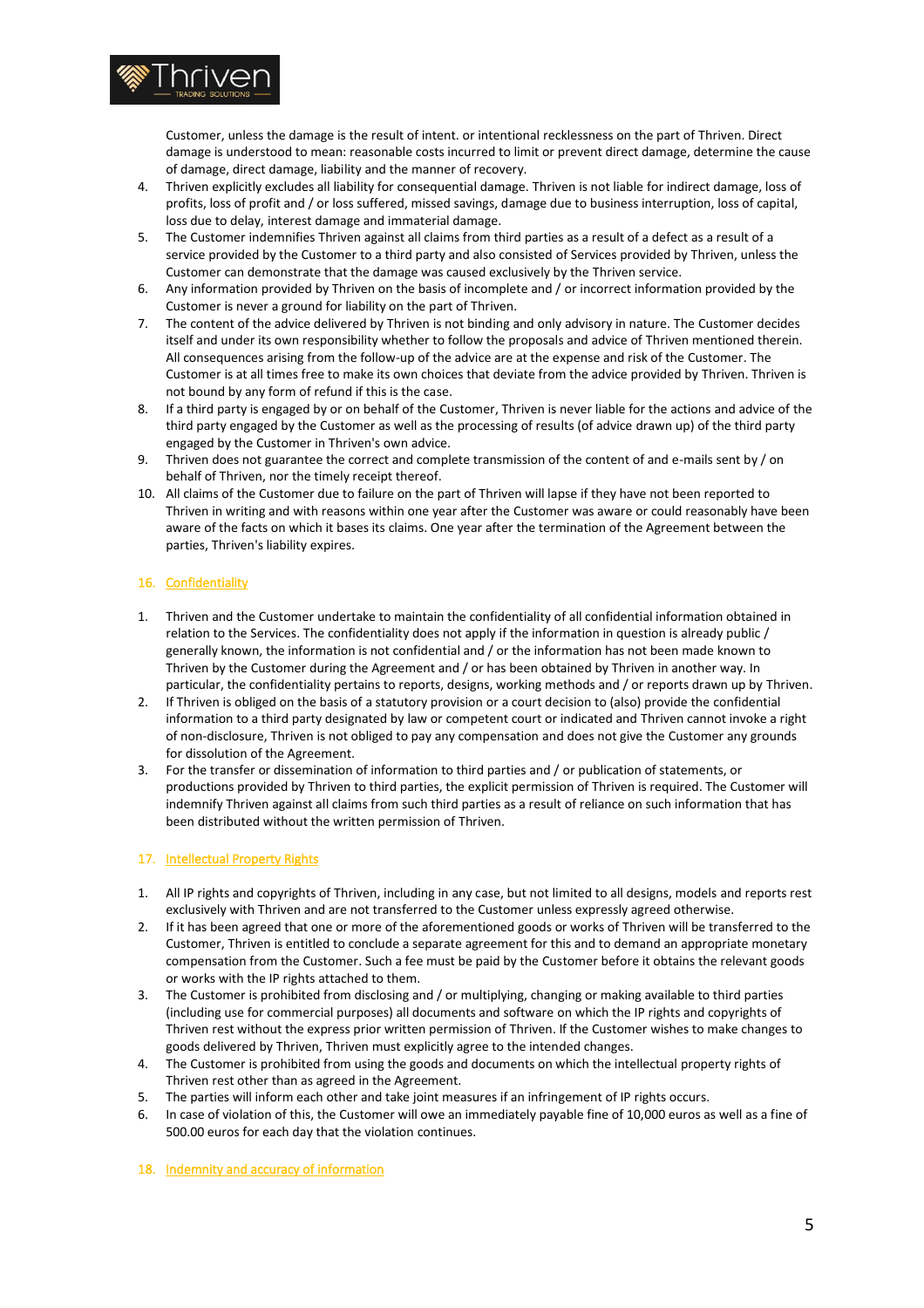

- 1. The Customer itself is responsible for the correctness, reliability and completeness of all data, information, documents and / or records, in whatever form it provides to Thriven in the context of an Agreement, as well as for the data it has obtained from third parties. and which have been provided to Thriven for the performance of the Services.
- 2. Customer indemnifies Thriven against any liability resulting from non-compliance or late fulfillment of its obligations with regard to the timely provision of all correct, reliable and complete data, information, documents and / or records.
- 3. The Customer indemnifies Thriven against all claims from the Customer and third parties engaged by it or working under it, as well as from the Customer's customers, based on the failure to obtain (timely) any consents required in the context of the performance of the Agreement.
- 4. The Customer indemnifies Thriven against all claims from third parties arising from the work performed on behalf of the Customer, including but not limited to intellectual property rights to the data and information provided by the Customer that can be used in the performance of the Agreement and / or the acts or omissions of the Customer towards third parties.
- 5. If the Customer provides Thriven with electronic files, software or information carriers, the Customer guarantees that these are free from viruses and defects.

# 19. Fair use of our Website

19.1 You may not use the Website in such a way that violates any applicable laws and regulations.

- 19.2 You agree not to provide any information, data, or content to us that is incorrect, inaccurate, incomplete, or that violates any law or regulation. Also, you agree that you will not, nor allow third parties to:
	- $\checkmark$ send viruses, worms, junk mail, spam, chain letters, unsolicited offers or ads of any kind and for any purpose;
	- $\checkmark$ investigate, scan or test the Website or any other related system or network, or violate any security or authentication;
	- use any automated systems of software to withdraw data from the Website ("screen-scraping");
	- $\checkmark$ make and distribute copies of the Website;
	- attempt to sell, distribute, copy, rent, sub-license, loan, merge, reproduce, alter, modify, reverse engineer, disassemble, decompile, transfer, exchange, translate, hack, distribute, harm or misuse the Website.
- 19.3 If you receive personal data or other sensitive information from other Customers, you will keep this information secret.

# 20. Privacy

20.1 Thriven respects your privacy and abides by the EU General Data Protection Regulation (**GDPR**). When you use our Services, we will collect certain personal data from you. In our Privacy Policy you can read which personal data we collect and for what purposes. You can find our privacy policy at [https://thriven.nl/.](https://thriven.nl/y)

#### 21. Intellectual Property

21.1 All intellectual property rights in the Website, such as - but not limited to - patents, patent applications, trademarks, database rights, copyrights, domain names, licenses, know how, property rights and processes vest in Thriven or its licensors.

#### 22. Warranty Disclaimer and Availability of the Website

#### 22.1 You represent, warrant, and undertake to us that:

- You have full power and authority to accept these Terms and Conditions;
- $\checkmark$ If you represent a company, that you are fully authorised to represent the company;
- You understand and acknowledge that the Services contain general information and might not be specific or suitable for your needs and that if you want to trade in relation to the cryptocurrencies or financial instruments you must obtain your own independent legal, tax and other advice;
- You accept these Terms and Conditions for your own interests and not on behalf of any third party;
- You will not violate any applicable laws by accepting these Terms and Conditions and by receiving and using our Services;
- You understand and acknowledge that while we make reasonable endeavors to ensure the accuracy of the information that we provide, and which in turn, is provided to you, neither we nor any of our directors, employees or agents make any representation or warranty, express or implied, as to the accuracy or completeness of such information;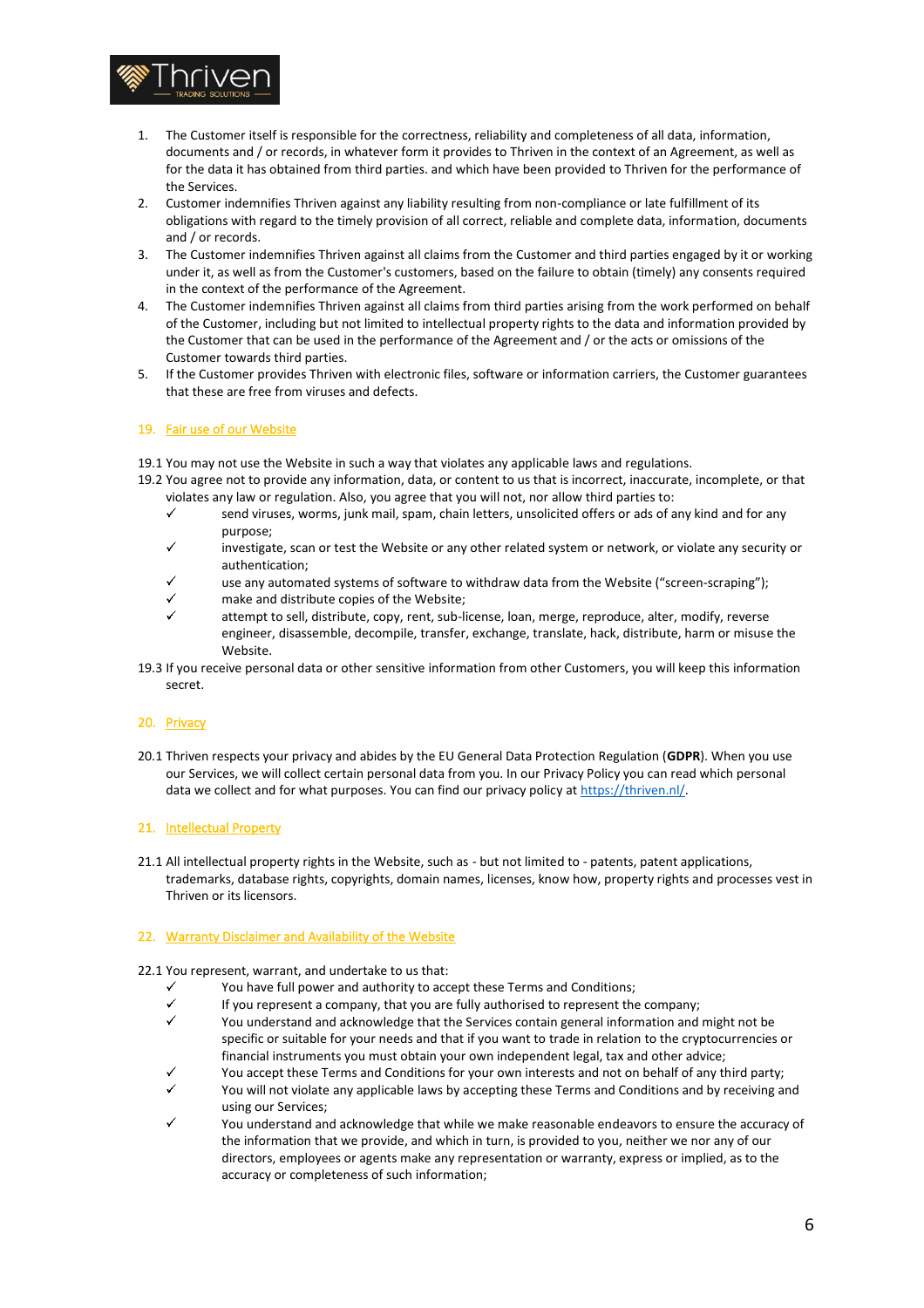

- Any information provided by you to Thriven is true, complete, accurate, up to date and not misleading; and
- You shall provide all assistance reasonably requested by Thriven to enable Thriven to comply with its obligations on the basis of our contractual relationship and on the basis of applicable rules and regulations.
- 22.2 Thriven warrants, represents and undertakes that it shall provide the Services with reasonable care and skill.
- 22.3 Thriven cannot and does not guarantee or warrant that files or data available for downloading from the internet will be free of viruses or other destructive code. You are solely and entirely responsible for your use of your computer, internet, and data security.
- 22.4 The Website is available on computers and handheld mobile devices running, for example, but not limited to, iOS or Android. Thriven will use reasonable efforts to make the Website is available at all times. However, the Customer acknowledges that the Website is provided over the internet and mobile networks and thus the quality and availability of the Website may be affected by factors outside Thriven 's reasonable control.
- 22.5 Thriven does not accept any responsibility whatsoever for unavailability of the Website, or any difficulty or inability to download or access content, or any other communication system failure which may result in the Website being unavailable.
- 22.6 Thriven is not responsible for any support or maintenance regarding the Website. Thriven may at its own discretion – update, modify, or adapt the Website and their functionalities from time to time to enhance the user experience. Thriven is not responsible for any downtime resulting from these actions.
- 22.7 To the maximum extent permitted by applicable law, Thriven hereby disclaims all implied warranties regarding the availability of the Website. The Website is provided "as is" and "as available" without warranty of any kind.

#### 23. Helpdesk and advise

- 23.1 Thriven has a helpdesk where you can ask questions about the Services. Thriven will only give advice about the Services. Thriven explicitly does not provide Customers any personal or financial advice.
- 23.2 All information, content and advise distributed by Thriven is general and contains in no way personal and/or financial advice. All use of these advices is at the sole risk of the Customer.

## 24. Risks

- 24.1 The Customer is aware of the risks associated with investing and trading.
- 24.2 The Customer is aware of the accompanying risks of possessing, trading and using cryptocurrencies and takes full responsibility for these risks.

#### 25. Liability and indemnification

- 25.1 To the maximum extent permitted by applicable law you expressly understand and agree that Thriven and their respective directors, officers, employees or agents shall not be liable to you for any direct, indirect, incidental, special consequential or exemplary damages which may be incurred by you in connection with your use of the Website or Services, however, caused and under any theory of liability including, but not limited to, any loss of profit, lost opportunities, loss of data suffered, or other intangible loss unless it concerns intent or gross negligence.
- 25.2 The limitations on our liability to you in this section shall apply whether or not we have been advised of or should have been aware of the possibility of any such losses arising.
- 25.3 Thriven is not liable for third parties used by you in relation to or after the use of the Services. You are aware that if you use a third-party crypto exchange, you can lose all your fiat or crypto amounts held at that exchange.
- 25.4 To the maximum extent permitted by applicable law, you agree to defend, indemnify, and hold harmless Thriven, its affiliates, and their respective directors, officers, employees, agents, service providers, contractors, licensors, suppliers, successors, and assigns from and against any claims, liabilities, damages, judgments, awards, losses, costs, expenses, or fees (including reasonable attorneys' fees) arising out of or relating to your breach of these Terms and Conditions or your use of the Services, including, but not limited to, your submissions, any use of the content, services, and products other than as expressly authorized in these Terms and Conditions.

### 26. Miscellaneous

26.1 Thriven reserves the right to change these Terms and Conditions. If we change these Terms and Conditions in a significant way, we will notify Customers by e-mail and post a notification on our Website along with the updated Terms and Conditions. By continuing to use (part of) the Services, you acknowledge the most recent version of these Terms and Conditions.